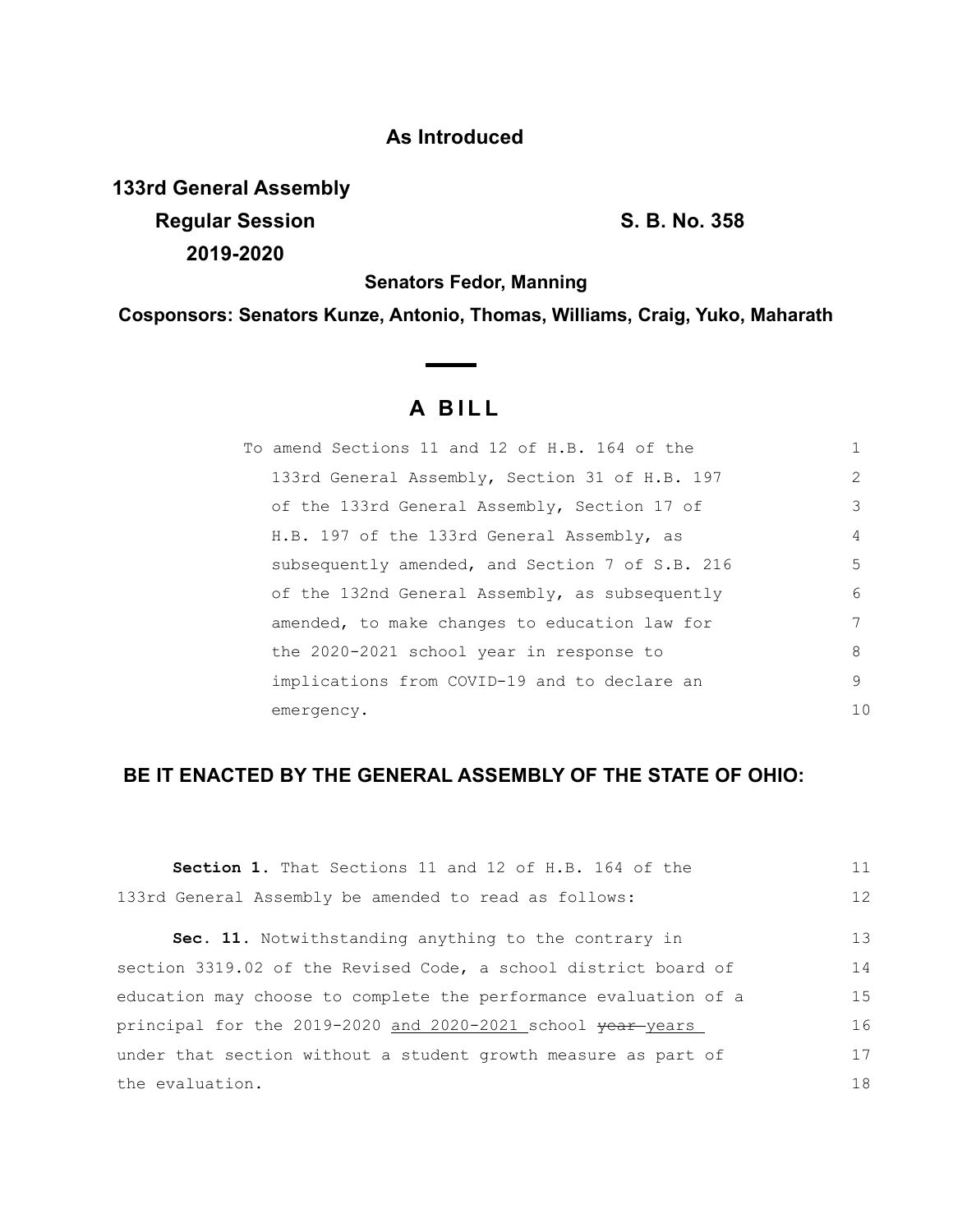| Sec. 12. (A) As used in this section:                            | 19 |
|------------------------------------------------------------------|----|
| (1) "End-of-course examination" means an end-of-course           | 20 |
| examination prescribed under section 3301.0712 of the Revised    | 21 |
| Code.                                                            | 22 |
| (2) "District or school" means any of the following:             | 23 |
| (a) A city, local, exempted village, or joint vocational         | 24 |
| school district;                                                 | 25 |
| (b) A community school established under Chapter 3314. of        | 26 |
| the Revised Code;                                                | 27 |
| (c) A STEM school established under Chapter 3326. of the         | 28 |
| Revised Code;                                                    | 29 |
| (d) A college-preparatory boarding school established            | 30 |
| under Chapter 3328. of the Revised Code;                         | 31 |
| (e) The State School for the Deaf;                               | 32 |
| (f) The State School for the Blind;                              | 33 |
| (g) A chartered nonpublic school.                                | 34 |
| (3) "Qualifying course" means a course associated with an        | 35 |
| end-of-course examination.                                       | 36 |
| (B) Notwithstanding anything to the contrary in sections         | 37 |
| 3313.618 and 3313.6114 of the Revised Code, a student who was    | 38 |
| scheduled to take or retake an end-of-course examination in the  | 39 |
| 2019-2020 or 2020-2021 school year, but did not do so because    | 40 |
| the administration of that examination was canceled, may use the | 41 |
| student's final course grade in the course associated with that  | 42 |
| examination in lieu of a score on the examination to satisfy     | 43 |
| conditions for a high school diploma prescribed under sections   | 44 |
| 3313.618 and 3313.6114 of the Revised Code. A student who was    | 45 |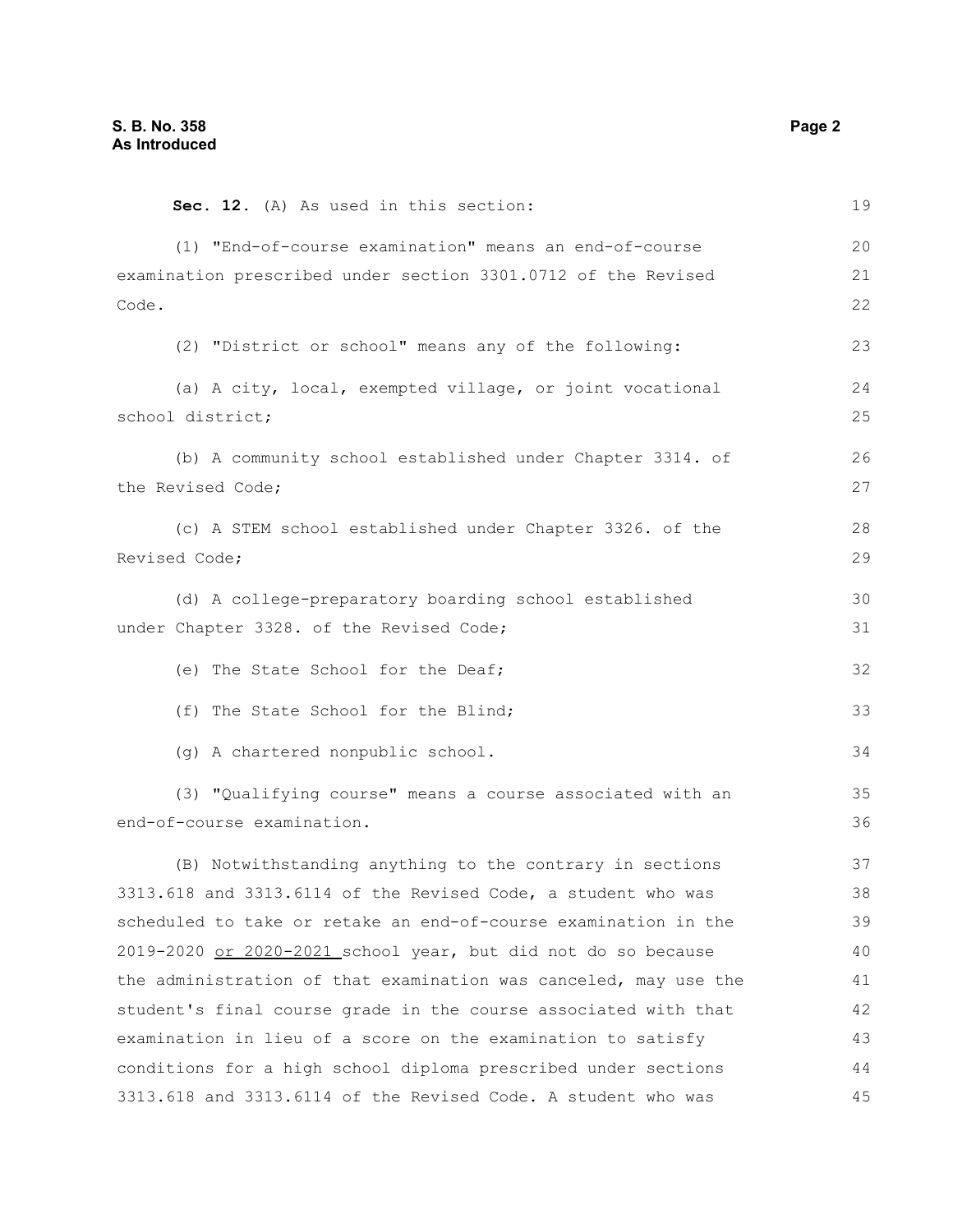scheduled to take the end-of-course examination for the first time in the 2019-2020 or 2020-2021 school year may use the final course grade for the qualifying course that the student completed in that school year, while a student who was scheduled to retake the examination in the 2019-2020 or 2020-2021 school year may use a final course grade for a qualifying course that the student completed in the 2019-2020 or 2020-2021 school year or a prior school year. For the purposes of determining whether a student satisfies a condition, a final course grade shall be equivalent to a level of skill prescribed under division (B)(5) (a) of section 3301.0712 of the Revised Code or a competency score prescribed under division (B)(10) of that section, as follows: (1) Any "A" letter grade shall be equivalent to an advanced level of skill. 46 47 48 49 50 51 52 53 54 55 56 57 58 59 60

(2) Any "B" letter grade shall be equivalent to an accelerated level of skill.

```
(3) Any "C" letter grade shall be equivalent to a
proficient level of skill.
```
(4) Any "D" letter grade shall be equivalent to a basic level of skill.

(5) Any "F" letter grade shall be equivalent to a limited level of skill. 67 68

(6) Any "C" letter grade or higher shall be equivalent to a competency score. 70

(7) In the case of a course that issues a pass or fail designation rather than a letter grade for a final course grade, a fail designation shall be equivalent to an "F" letter grade and a limited level of skill. For a pass designation, the 71 72 73 74

61 62

63 64

65 66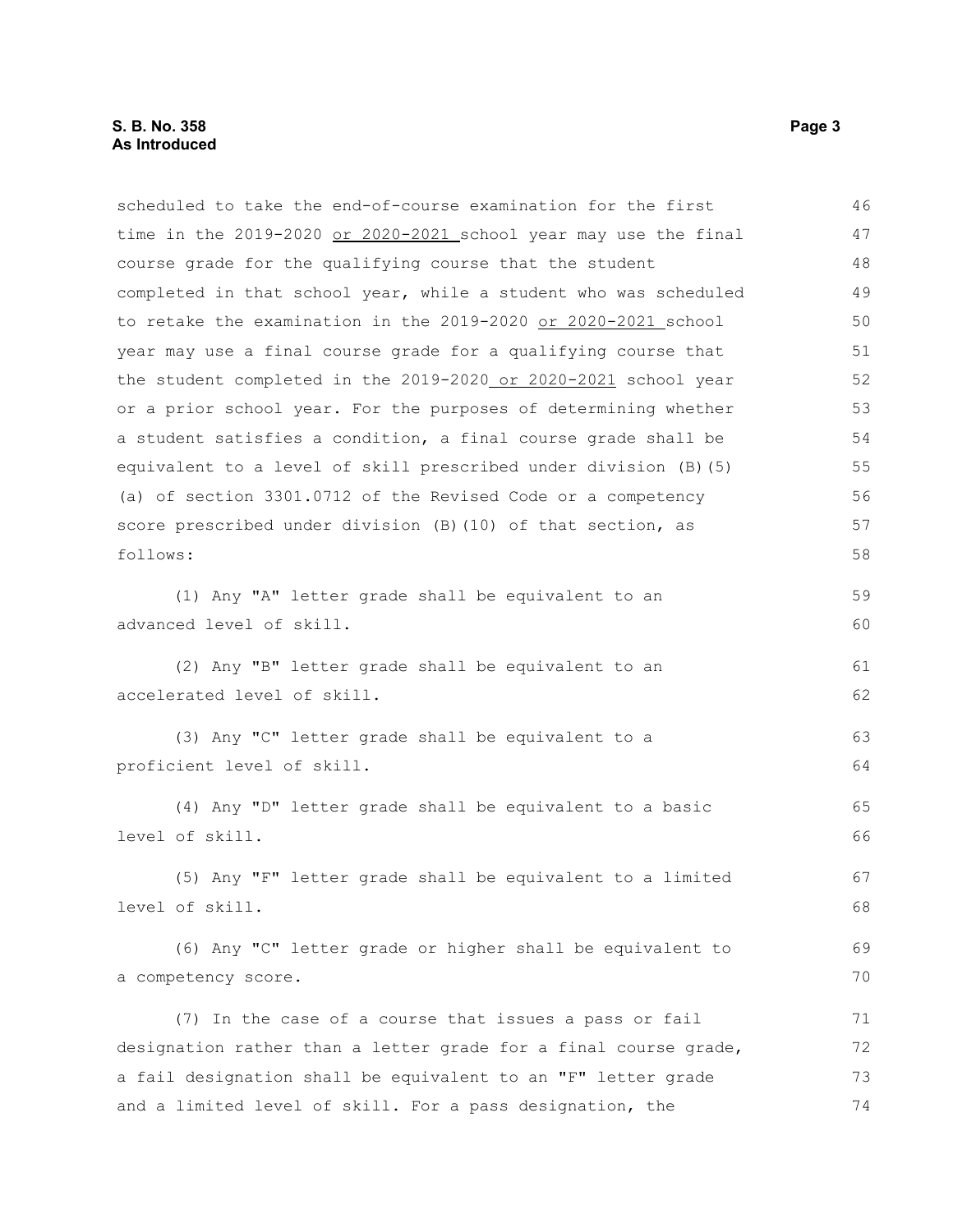student's district or school shall determine which level of skill is equivalent to the student's performance in the course. A pass designation also shall be equivalent to a competency score.

(C) A student who completed a qualifying course in the 2019-2020 or 2020-2021 school year shall be deemed to have completed an administration of the end-of-course examination associated with that course for the purposes of determining whether that student may demonstrate competency in a subject area using one of the options prescribed under divisions (B)(1) (a) to (c) of section 3313.618 of the Revised Code. 79 80 81 82 83 84 85

(D) A student who completed a qualifying course in the 2019-2020 or 2020-2021 school year may elect to take the end-ofcourse examination associated with that course in an administration of that examination in a subsequent school year. 86 87 88 89

**Section 2.** That existing Sections 11 and 12 of H.B. 164 of the 133rd General Assembly are hereby repealed.

**Section 3.** That Section 31 of H.B. 197 of the 133rd General Assembly be amended to read as follows: 92 93

**Sec. 31.** (A) Notwithstanding section 3310.03 of the Revised Code, Section 265.210 of H.B. 166 of the 133rd General Assembly, as amended by S.B. 120 of the 133rd General Assembly, and any other provision of law to the contrary, the Department of Education shall not accept, process, or award first-time performance-based Educational Choice scholarships under section 3310.03 of the Revised Code for the 2020-2021 school year to students who are eligible for the scholarship for the first time for the 2020-2021 school year and whose scholarships would have been paid for under Section 265.210 of H.B. 166 of the 133rd 94 95 96 97 98 99 100 101 102 103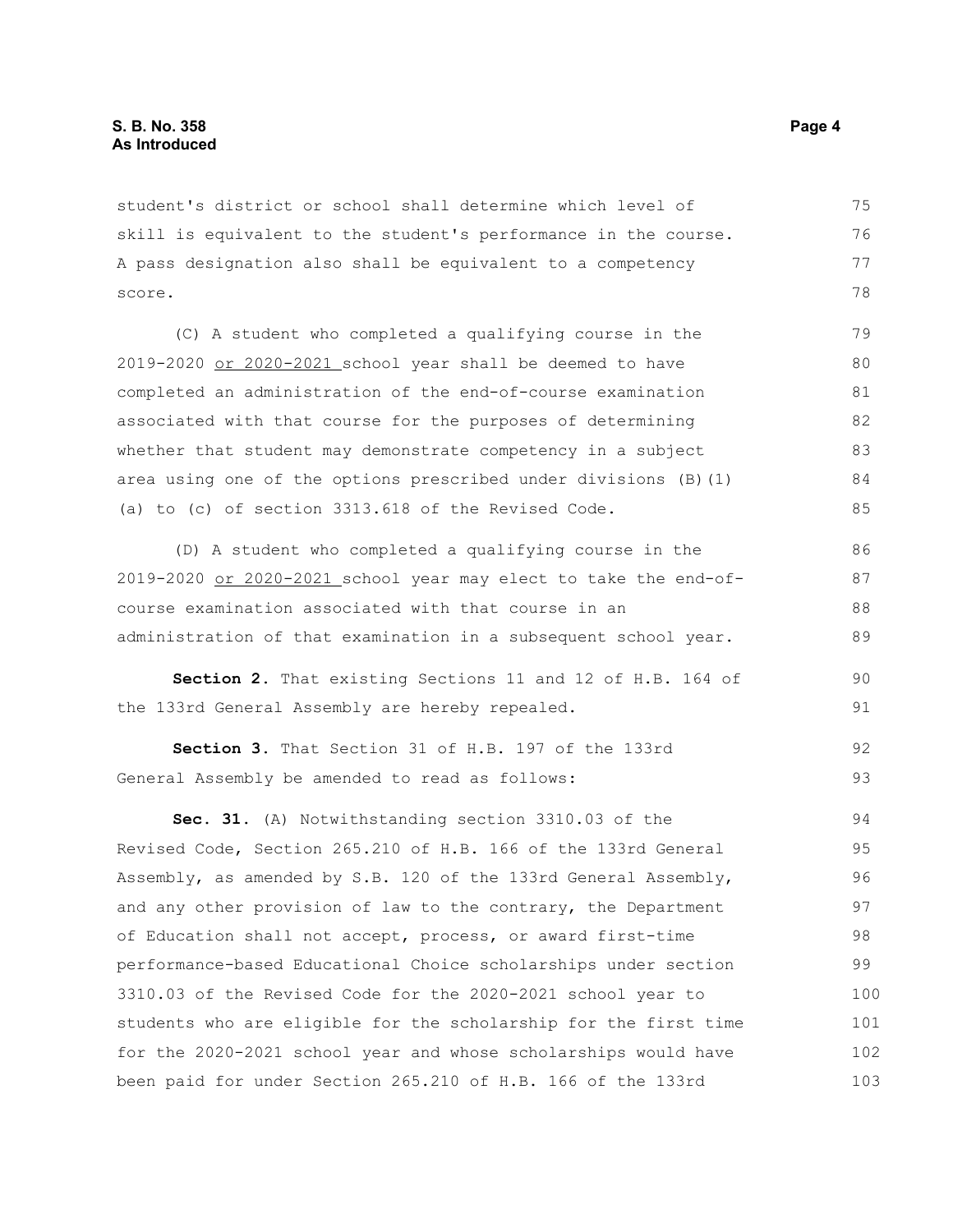General Assembly, as amended by S.B. 120 of the 133rd General Assembly. However, for each of the 2020-2021 and 2021-2022 school years, the Department shall accept, process, and award scholarships for any of the following: (1) Students who received a scholarship in the 2019-2020 previous school year; (2) A student who satisfies all of the following criteria: (a) The student's sibling received a scholarship under section 3310.03 of the Revised Code during the 2019-2020 or 2020-2021 school year. (b) The student is enrolled in or would be enrolled in a building that, in the 2019-2020 or 2020-2021 school year, met any of the conditions prescribed in section 3310.03 of the Revised Code. (c) The student was enrolled in a public or nonpublic school in any of grades kindergarten through twelve or was homeschooled for the equivalent of those grades for the 2019- 2020 or 2020-2021 school year, or will be enrolled in kindergarten or will start homeschooling for the equivalent of kindergarten in the 2020-2021 or 2021-2022 school year. As used in this section, "sibling" means a brother, halfbrother, sister, or half-sister, by birth, adoption, or marriage, without regard to residence or custodial status, or a child residing in the same household as a foster child or under a guardianship or custodial order. As used in this section, "foster child" means a child placed in a family foster home, as defined in section 5103.02 of the Revised Code. 104 105 106 107 108 109 110 111 112 113 114 115 116 117 118 119 120 121 122 123 124 125 126 127 128 129 130 131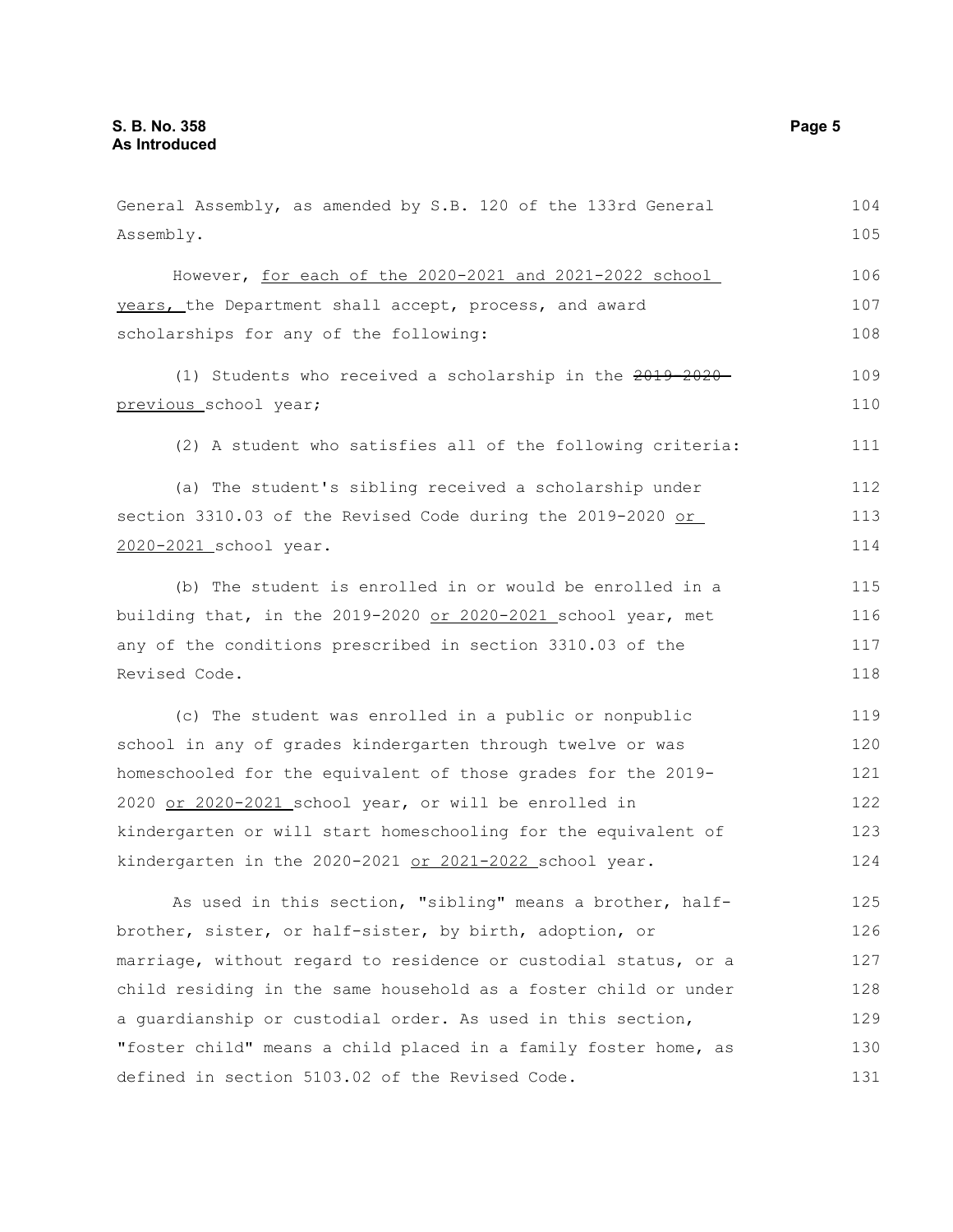(3) Students who were eligible for scholarships for the 2019-2020 or 2020-2021 school year, regardless of whether the students received scholarships for that either of those school yearyears, and remain eligible for the 2020-2021 and 2021-2022 school vearyears; 132 133 134 135 136

(4) Students who did not receive a scholarship for the 2019-2020 or 2020-2021 school year but, for the 2020-2021 or 2021-2022 school year are or would be newly enrolled in a building operated by the students' resident district that met the conditions prescribed in section 3310.03 of the Revised Code for the 2019-2020 or 2020-2021 school year, as that section existed for  $\frac{1}{2019-2020}$  school year, and also continued to meet the conditions for the 2020-2021 or 2021-2022 school year, including students entering kindergarten, entering high school students, or students who have recently relocated to the district or building's attendance territory. 137 138 139 140 141 142 143 144 145 146 147

Scholarships for students described in divisions (A)(1),  $(2)$ ,  $(3)$ , and  $(4)$  of this section shall be funded through deductions from the students' resident school districts in the manner described in section 3310.08 of the Revised Code. 148 149 150 151

The Department shall accept, process, or award performance-based Educational Choice scholarships for the each of the 2020-2021 and 2021-2022 school vear-years for students described in divisions  $(A)$  (1) to (4) of this section under the during a sixty-day-application period that begins on first day of April  $-1$ , 2020, pursuant to Section 265.210 of H.B. 166 of the 133rd General Assembly, as amended by S.B. 120 of the 133rd General Assembly of the previous school year. 152 153 154 155 156 157 158 159

(B) The Department shall accept, process, and award performance-based Educational Choice scholarships under section 160 161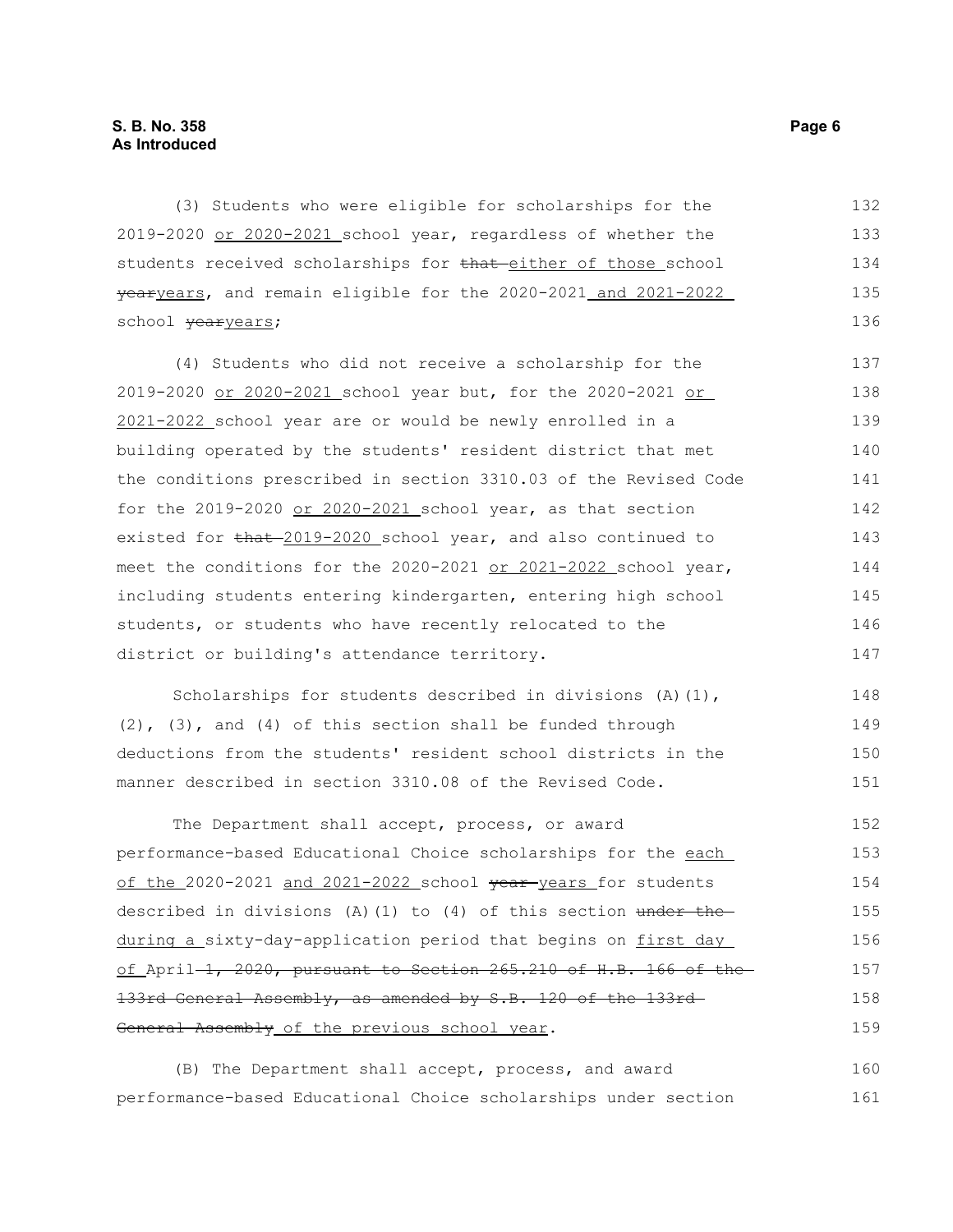3310.03 of the Revised Code beginning on February 1, 20212022, for the 2021-2022-2022-2023 school year in accordance with section 3310.16 of the Revised Code. (C) This section does not affect the awarding of incomebased scholarships. **Section 4.** That existing Section 31 of H.B. 197 of the 133rd General Assembly is hereby repealed. **Section 5.** That Section 17 of H.B. 197 of the 133rd General Assembly (as amended by H.B. 164 of the 133rd General Assembly) be amended to read as follows: **Sec. 17.** Notwithstanding anything in the Revised Code or Administrative Code to the contrary, for the 2019-2020 and 2020- 2021 school year onlyyears only, except as otherwise provided in this section, due to the Director of Health's order undersection 3701.13 of the Revised Code "In re: Order the Closure of All K-12 Schools in the State of Ohio" issued on March 14, 2020, or any local board of health order, and any extension of any order, based on the implications of COVID-19, all of the following apply: (A)(1) Any city, exempted village, local, joint vocational, or municipal school district, any community school established under Chapter 3314. of the Revised Code, any STEM school established under Chapter 3326. of the Revised Code, any chartered nonpublic school, and the State School for the Deaf and the State School for the Blind shall not be required to administer the assessments prescribed in sections 3301.0710, 3301.0711, 3301.0712, 3313.903, and 3314.017 of the Revised Code, including the Ohio English Language Proficiency Assessment 162 163 164 165 166 167 168 169 170 171 172 173 174 175 176 177 178 179 180 181 182 183 184 185 186 187 188 189

administered to English learners pursuant to division (C)(3)(b)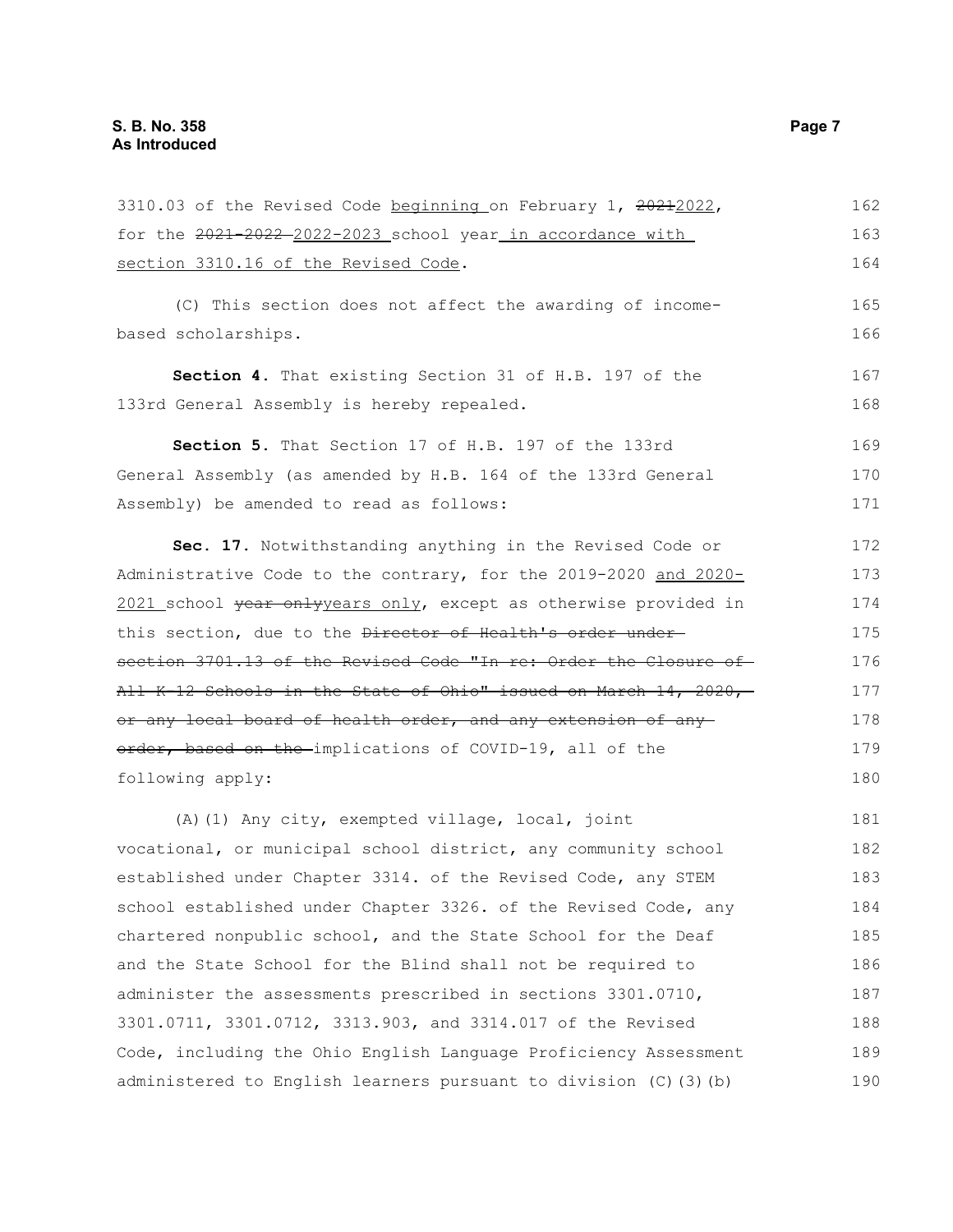| of section 3301.0711 of the Revised Code and the Alternate       | 191 |
|------------------------------------------------------------------|-----|
| Assessment for Students with Significant Cognitive Disabilities  | 192 |
| prescribed in division $(C)$ (1) of section 3301.0711 of the     | 193 |
| Revised Code. The Department of Education shall seek a waiver,   | 194 |
| not later than December 15, 2020, if possible, from the United   | 195 |
| States Secretary of Education for testing requirements           | 196 |
| prescribed under federal law for the 2020-2021 school year. If a | 197 |
| waiver becomes available after December 15, 2020, the Department | 198 |
| shall seek a waiver at that time. If the Department does not     | 199 |
| receive a waiver, the Department shall determine which           |     |
| assessments are required to meet federal requirements. The       | 201 |
| Superintendent of Public Instruction shall adjust assessment     | 202 |
| administration dates, prescribed under division (C) of section   | 203 |
| 3301.0710 of the Revised Code, to accommodate any assessment     | 204 |
| administration required by federal law. School districts and     | 205 |
| schools shall administer the assessments determined by the       | 206 |
| Department to be federally required.                             | 207 |
| (2) Any chartered nonpublic school that has chosen to            | 208 |

administer assessments under section 3313.619 of the Revised Code that has not administered such assessments by March 17, 2020, shall not be required to administer those assessments. 209 210 211

(3) The Department of Education shall not exclude any student to whom an assessment was not administered in the 2019- 2020 or 2020-2021 school year under division (A) of this section from counting in a district's or school's enrollment for the 2020-2021 or 2021-2022 school year pursuant to division (L)(3) of section 3314.08, division (E)(3) of section 3317.03, or division (C) of section 3326.37 of the Revised Code. 212 213 214 215 216 217 218

(4) If a student was not administered an assessment in the 2019-2020 or 2020-2021 school year under division (A) of this 219 220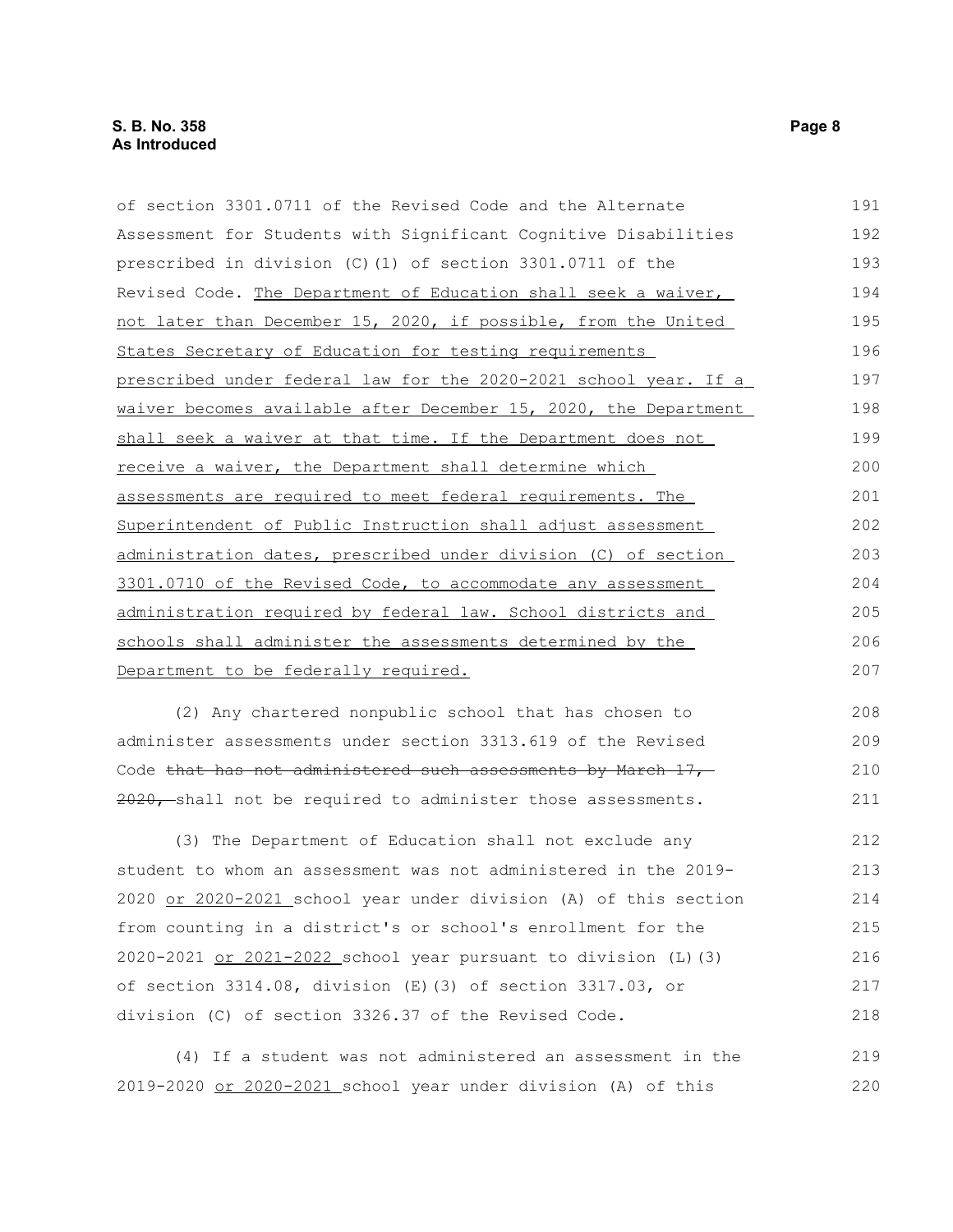section, that school year shall not count in determining if the student is subject to withdrawal from a school pursuant to section 3313.6410 or 3314.26 of the Revised Code. 221 222 223

(5) No student who received a scholarship under the Educational Choice Scholarship Program under section 3310.03 or 3310.032 of the Revised Code, the Jon Peterson Special Needs Scholarship Program under section 3310.52 of the Revised Code, or the Pilot Project Scholarship Program under section 3313.975 of the Revised Code for the 2019-2020 or 2020-2021 school year shall be considered ineligible to renew that scholarship for the 2020-2021 or 2021-2022 school year solely because the student was not administered an assessment in the 2019-2020 or 2020-2021 school year under division (A) of this section. 224 225 226 227 228 229 230 231 232 233

(B)(1) The Department of Education shall not publish state report card ratings under section 3302.03, 3302.033, 3314.012, or 3314.017 of the Revised Code for the 2019-2020, 2020-2021, and 2021-2022 school years nor shall the Department be required to submit preliminary data for the report cards by the thirtyfirst day of July-31, for 2020, 2021, and 2022 as required by those sections. Furthermore, the Department shall not assign an overall letter grade under division (C)(3) of section 3302.03 of the Revised Code for any school district or building, shall not assign an individual grade to any component prescribed under division (C)(3) of section 3302.03 of the Revised Code, shall not assign a grade to any measures under division (C)(1) of section 3302.03 of the Revised Code, and shall not rank school districts, community schools, or STEM schools under section 3302.21 of the Revised Code for the 2019-2020, 2020-2021, and 2021-2022 school vearyears. 234 235 236 237 238 239 240 241 242 243 244 245 246 247 248 249

However, the Department shall report any data that it has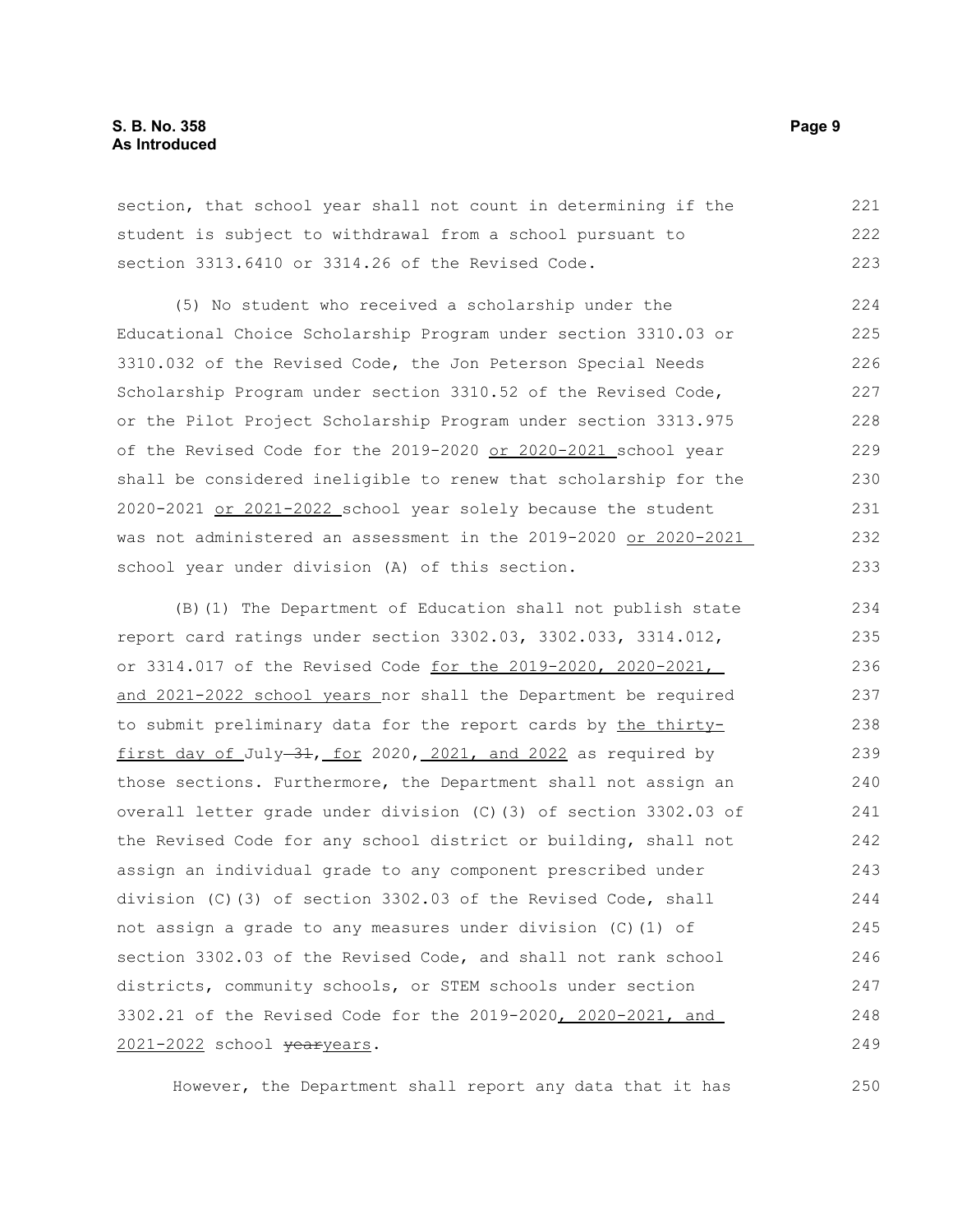| regarding the performance of districts and buildings for the                 | 251 |
|------------------------------------------------------------------------------|-----|
| 2019-2020 school year by September 15, 2020, for the 2020-2021               | 252 |
| school year, by September 15, 2021, and by September 15, 2022,               | 253 |
| for the 2020-2022 school year.                                               | 254 |
| (2) The absence of report card ratings for the 2019-2020                     | 255 |
| 2020-2021, and 2021-2022 school vear-years shall have no effect              | 256 |
| in determining sanctions or penalties, and shall not create a                | 257 |
| new starting point for determinations that are based on ratings              | 258 |
| over multiple years. The report card ratings of any previous or              | 259 |
| subsequent years shall be considered in determining whether a                | 260 |
| school district or building is subject to sanctions or                       | 261 |
| penalties. If a school district or building was subject to any               | 262 |
| of the following penalties or sanctions in the 2019-2020 or                  | 263 |
| 2020-2021 school year based on its report card rating for                    | 264 |
| previous school years, those penalties or sanctions shall remain             | 265 |
| in effect for the 2020-2021, 2021-2022, and 2022-2023 school                 | 266 |
| yearyears. Those penalties and sanctions include the following:              | 267 |
| (a) Any restructuring provisions established under Chapter                   | 268 |
| 3302. of the Revised Code, except as required under federal law;             | 269 |
| (b) Provisions for the Columbus City School Pilot Project                    | 270 |
| under section 3302.042 of the Revised Code;                                  | 271 |
| (c) Provisions for academic distress commissions under                       | 272 |
| section 3302.10 of the Revised Code. While a district subject to             | 273 |
| an academic distress commission prior to the effective date of               | 274 |
| this section March 27, 2020, shall be considered to be subject               | 275 |
| to an academic distress commission for the 2020-2021, 2021-2022,             | 276 |
| and 2022-2023 school yearyears, that year-those years shall not              | 277 |
| be included for purposes of determining progressive consequences             | 278 |
| under divisions $(H)$ , $(I)$ , $(J)$ , $(K)$ , and $(L)$ of section 3302.10 | 279 |

of the Revised Code that are in addition to those that were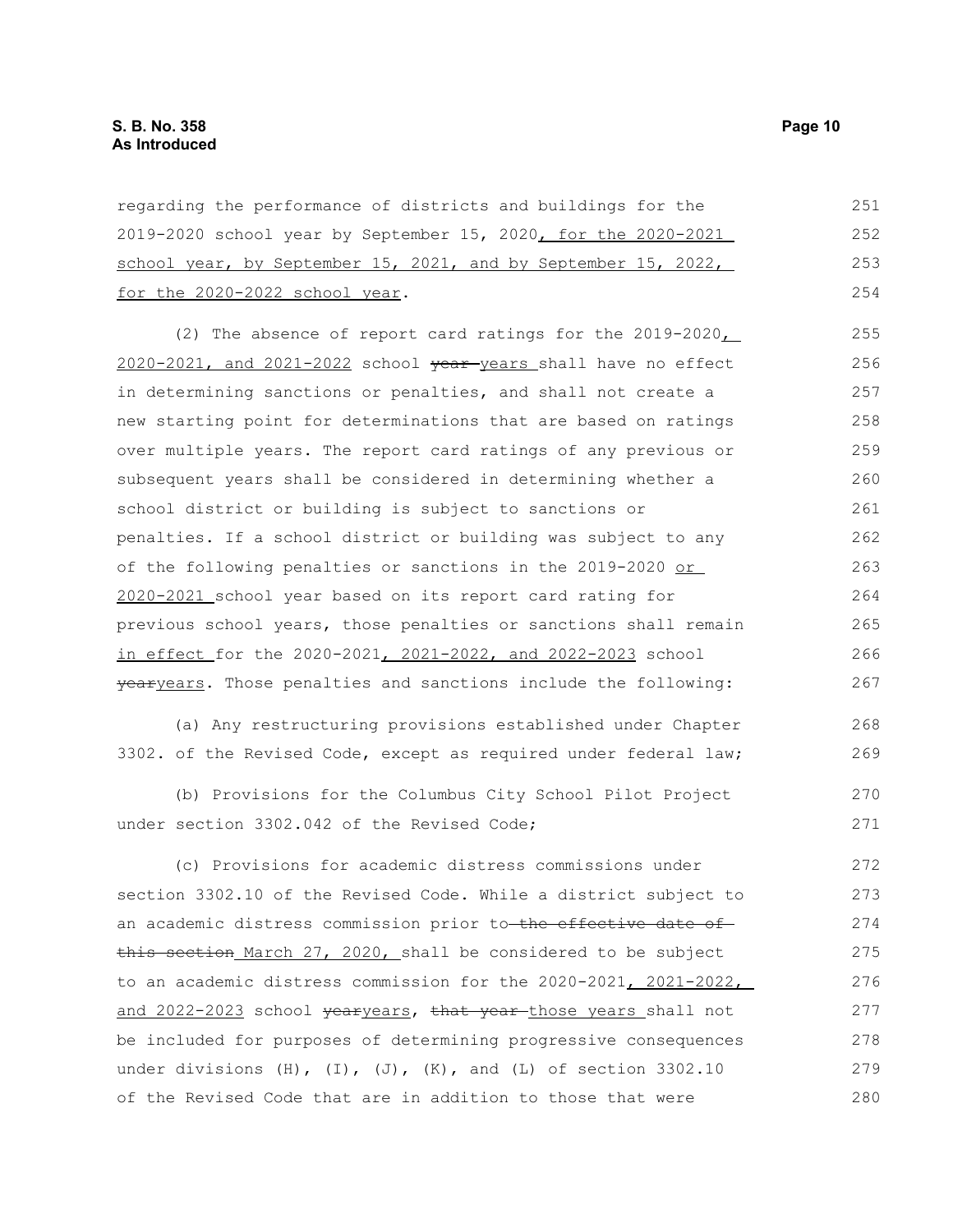| being exercised by the chief executive officer during the 2019-  | 281 |
|------------------------------------------------------------------|-----|
| 2020, 2020-2021, and 2021-2022 school year years or for purposes | 282 |
| of the appointment of a new board of education under division    | 283 |
| (K) of that section. Nothing in division (B) (2) (c) of this     | 284 |
| section shall be construed to limit the powers that the chief    | 285 |
| executive officer exercised under section 3302.10 of the Revised | 286 |
| Code prior to the 2020-2021, 2021-2022, and 2022-2023 school     | 287 |
| yearyears.                                                       | 288 |
| (d) Provisions prescribing new buildings where students          | 289 |
| are eligible for the Educational Choice Scholarships under       | 290 |
| section 3310.03 of the Revised Code;                             | 291 |
| (e) Provisions defining "challenged school districts" in         | 292 |
| which new start-up community schools may be located, as          | 293 |
| prescribed in section 3314.02 of the Revised Code;               | 294 |
| (f) Provisions prescribing community school closure              | 295 |
| requirements under section 3314.35 or 3314.351 of the Revised    | 296 |
| Code;                                                            | 297 |
| (g) Provisions of state or federal law that identify             | 298 |
| school districts or buildings for comprehensive or targeted      | 299 |
| support and improvement or additional targeted support and       | 300 |
| improvement. Districts and buildings so identified shall         | 301 |
| continue to receive supports and interventions consistent with   | 302 |
| their support and improvement plans in the 2020-2021, 2021-2022, | 303 |
| and 2022-2023 school yearyears.                                  | 304 |
| (h) Provisions that determine the conditions under which         | 305 |
| community schools may change sponsors under section 3314.034 of  | 306 |
| the Revised Code.                                                | 307 |
| (C) No school district, community school, or STEM school         | 308 |

(C) No school district, community school, or STEM school and no chartered nonpublic school that is subject to section 308 309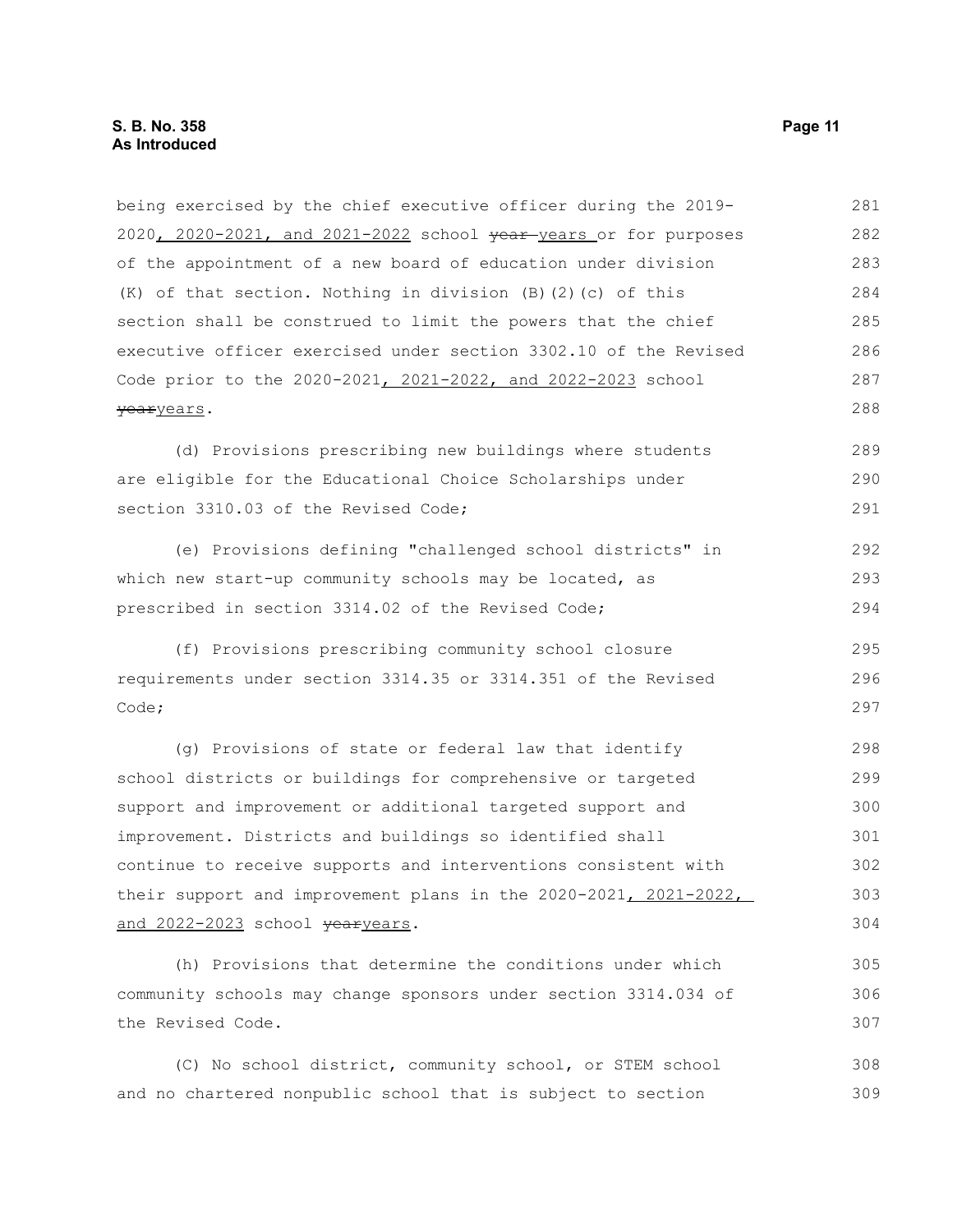3301.163 of the Revised Code shall retain a student in the third grade under that section or section 3313.608 of the Revised Code based solely on a student's academic performance in reading in the 2019-2020 or 2020-2021 school year unless the principal of the school building in which a student is enrolled and the student's reading teacher agree that the student is reading below grade level and is not prepared to be promoted to the fourth grade. 310 311 312 313 314 315 316 317

(D)(1) Division (D) of this section applies to any student who meets both of the following criteria:

(a) The student was enrolled in the twelfth grade in the 2019-2020 or 2020-2021 school year or was on track to graduate in the 2019-2020 or 2020-2021 school year, as determined by the school district or other public or chartered nonpublic school in which the student was enrolled, regardless of the graduation cohort in which the student is included.

(b) The student had not completed the requirements for a high school diploma under section 3313.61, 3313.612, or 3325.08 of the Revised Code or under Section 3 of H.B. 491 of the 132nd General Assembly, as of March 17, 2020.

(2) A city, exempted village, local, or municipal school district, a community school, a STEM school, a chartered nonpublic school, the State School for the Blind, and the State School for the Deaf shall grant a high school diploma to any student to whom this section applies, if the student's principal, in consultation with teachers and counselors, reviews the student's progress toward meeting the requirements for a diploma and determines that the student has successfully completed the curriculum in the student's high school or the individualized education program developed for the student by 330 331 332 333 334 335 336 337 338 339

318 319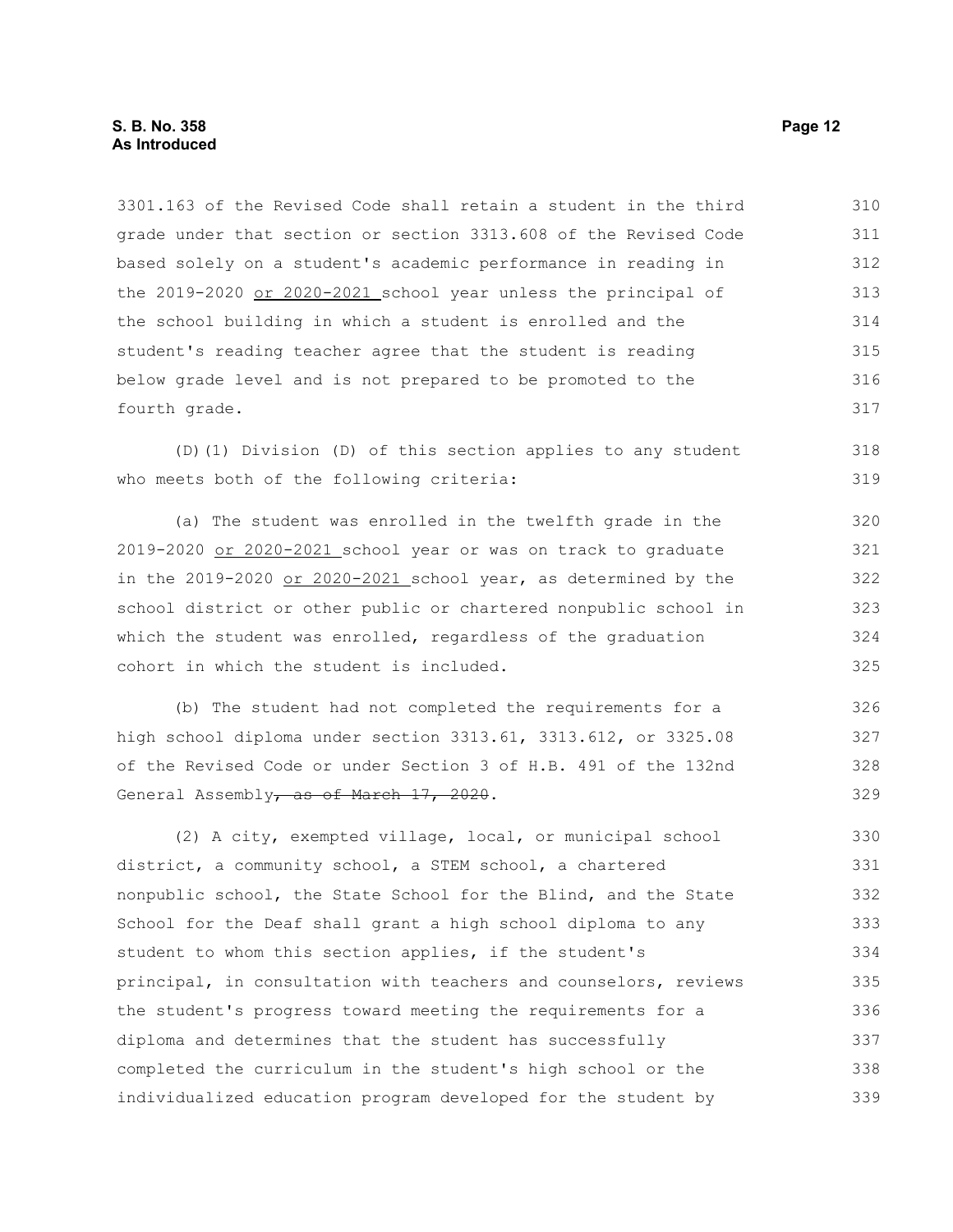following:

| the student's high school pursuant to section 3323.08 of the     | 340 |
|------------------------------------------------------------------|-----|
| Revised Code, or qualified under division (D) or (F) of section  | 341 |
| 3313.603 of the Revised Code, at the time the student's school   | 342 |
| closed pursuant to the Director of Health's order under section  | 343 |
| 3701.13 of the Revised Code "In Re: Order the Closure of All K-  | 344 |
| 12 Schools in the State of Ohio" issued on March 14, 2020, or    | 345 |
| due to any local board of health order to close schools, or any  | 346 |
| extension of such an order due to the implications of COVID-19   | 347 |
| shall continue to so apply, even if the order or extension has   | 348 |
| been rescinded prior to July 1, 2021. No district or school      | 349 |
| shall grant a high school diploma under division (D) (2) of this | 350 |
| section after September 30, 20202021.                            | 351 |
| (3) If the board of education of a school district or the        | 352 |
| governing authority of a community school, STEM school,          | 353 |
| chartered nonpublic school, the State School for the Blind, or   | 354 |
| the State School for the Deaf has adopted a resolution under     | 355 |
| division (E) of section 3313.603 of the Revised Code requiring a | 356 |
| more challenging curriculum than otherwise required under        | 357 |
| division (C) of that section, the district superintendent or the | 358 |
| chief administrator of the school may elect to require only the  | 359 |
| minimum curriculum specified in division (C) of that section for | 360 |
| the purpose of determining if a student to whom division (D) of  | 361 |
| this section applies has successfully completed the curriculum   | 362 |
| under division (D) (2) of this section. If such an election is   | 363 |
| made, the superintendent or chief administrator shall evaluate   | 364 |
| each student to whom division (D) of this section applies using  | 365 |
| the minimum curriculum specified in division (C) of this         | 366 |
| section.                                                         | 367 |
| (4) It is the intent of the General Assembly that school         | 368 |
| districts and other public and private schools do both of the    | 369 |
|                                                                  |     |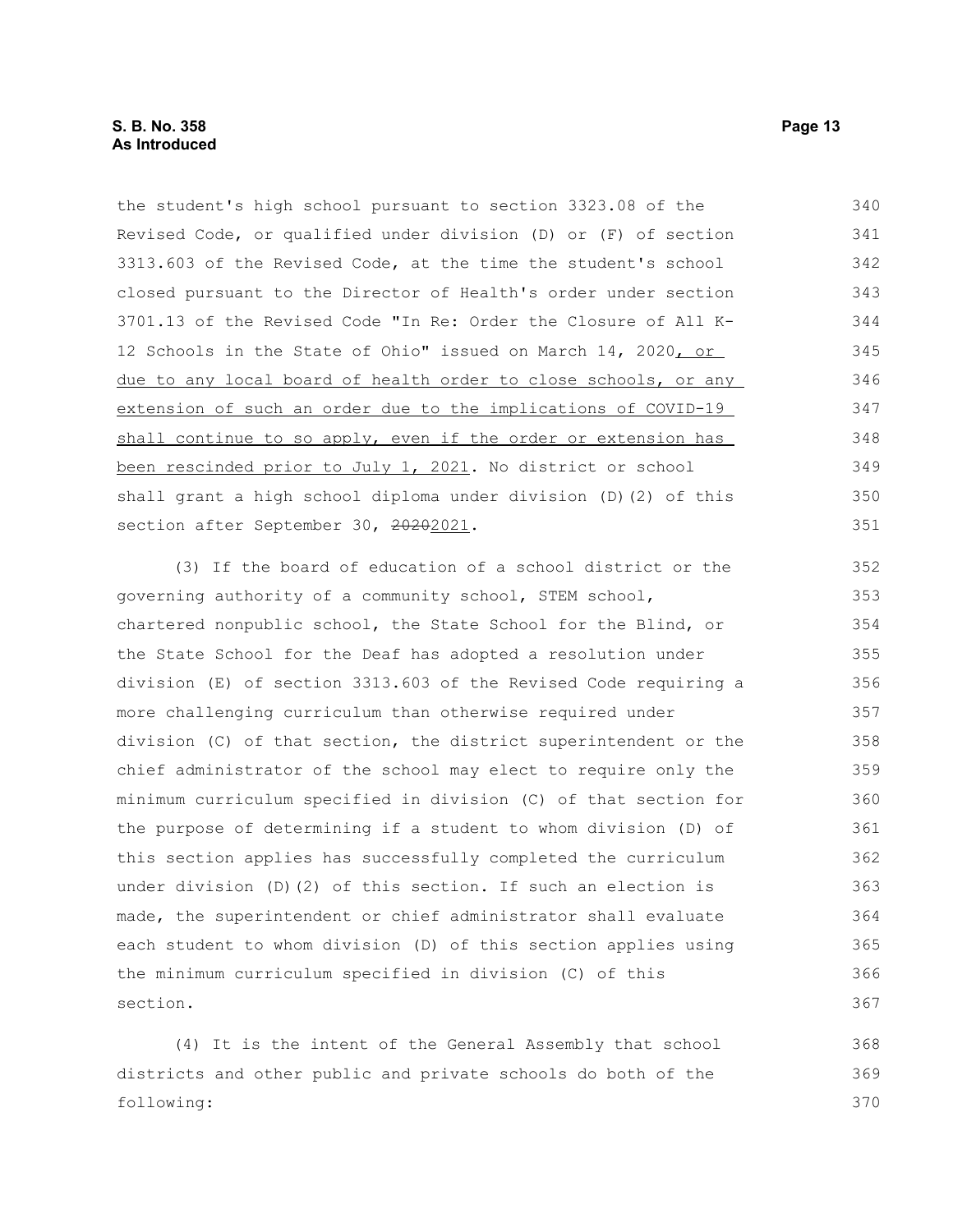(a) Continue to provide ways to keep students actively engaged in learning opportunities between March 17, 2020, and the remainder of the school yearwhile addressing the implications of COVID-19; (b) Grant students who need in-person instructional 371 372 373 374 375

experiences to complete requirements for a diploma or a careertechnical education program access to school facilities as soon as it is reasonably possible after the Director of Health permits such access to resume, even if the last instructional day of the school year has already passed. 376 377 378 379 380

(E) For the purpose of teacher evaluations conducted under sections 3319.111 and 3319.112 of the Revised Code, no school district board of education shall use value-added progress dimension data, established under section 3302.021 of the Revised Code, from the 2019-2020 or 2020-2021 school year to measure student learning attributable to the teacher being evaluated. 381 382 383 384 385 386 387

(F)(1) For community school sponsor evaluations required under section 3314.016 of the Revised Code, the Department shall not issue a rating for the components under division (B)(1) of that section to any sponsor, nor shall the Department issue an overall rating for the sponsor. The Department shall allow a sponsor to indicate that it could not comply with an applicable law or administrative rule or fully adhere to a quality practice because the required action was unable to be completed due to the Director of Health's order under section 3701.13 of the Revised Code "In Re: Order the Closure of All K-12 Schools in the State of Ohio" issued on March 14, 2020, any local board of health order, or any extension of such an order. 388 389 390 391 392 393 394 395 396 397 398 399

(2) The absence of community school sponsor ratings for 400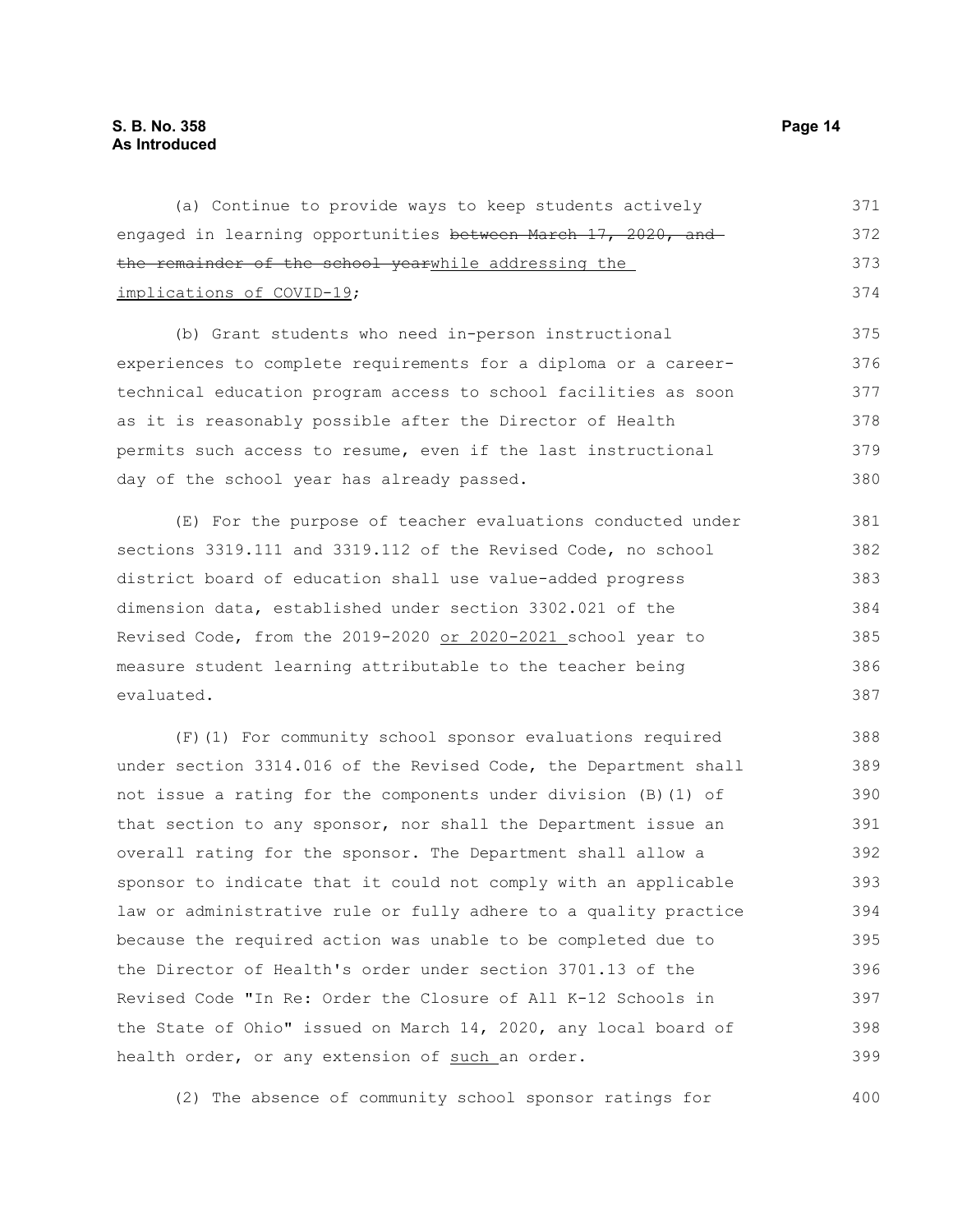the 2019-2020 and 2020-2021 school vear-years shall have no effect in determining sanctions or penalties of a sponsor under Chapter 3314. of the Revised Code and shall not create a new starting point for determinations that are based on ratings over multiple years. The sponsor ratings of any previous or subsequent school years shall be considered when a sponsor is subject to sanctions or penalties under that chapter. A sponsor shall remain eligible in the 2020-2021 and 2021-2022 school yearyears for any incentives that the sponsor was eligible for in the 2019-2020 or 2020-2021 school year, and the 2019-2020 and 2020-2021 school year years shall not count toward the number of years in which a sponsor subject to division (B)(7)(b) of section 3314.016 of the Revised Code is not required to be evaluated. 401 402 403 404 405 406 407 408 409 410 411 412 413 414

(G) The Superintendent of Public Instruction may waive the requirement to complete any report prescribed by law that is based on data from assessments that would have been but were not administered during the 2019-2020 or 2020-2021 school year pursuant to division (A) of this section. 415 416 417 418 419

(H) The Department, on behalf of the State Board of Education, may issue a one-year, nonrenewable provisional license to any individual to practice in any category, type, and level for which the State Board issues a license pursuant to Title XXXIII of the Revised Code, if the individual has met all requirements for the requested license except for the requirement to pass an examination prescribed by the State Board in the subject area for which application is being made. Any individual to whom a provisional license is issued under this division shall take and pass the appropriate subject area examination prior to expiration of the license as a condition of advancing the license in the appropriate category, type, and 420 421 422 423 424 425 426 427 428 429 430 431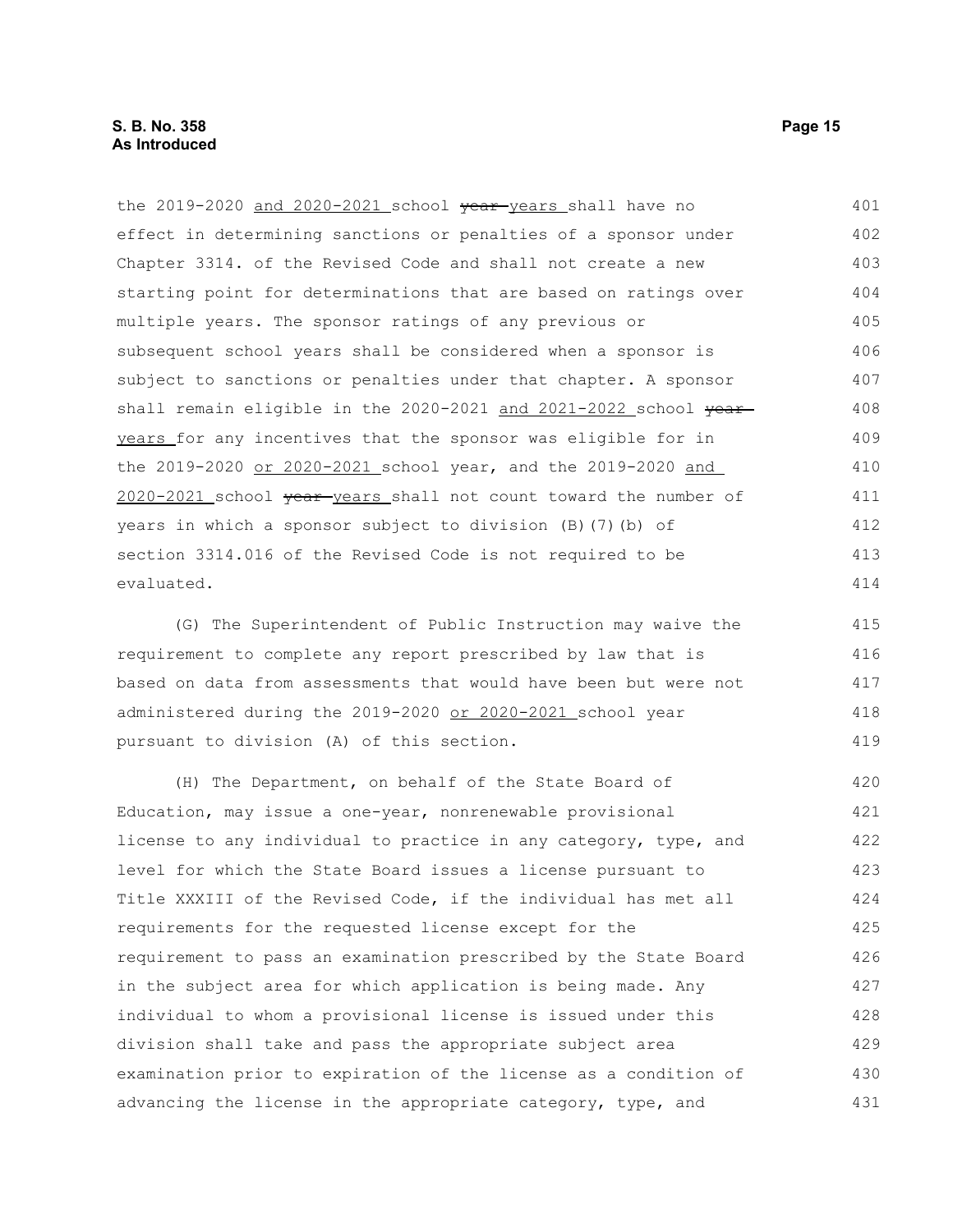| level. The Department shall not issue a provisional license      | 432 |
|------------------------------------------------------------------|-----|
| under this division that is valid on or after July 1, 2021.      | 433 |
| (I) The Superintendent of Public Instruction may extend or       | 434 |
| waive any deadline for an action required of the State Board of  | 435 |
| Education, the Department of Education, or any person or entity  | 436 |
| licensed or regulated by the State Board or Department during    | 437 |
| the duration of the Director of Health's order under section-    | 438 |
| 3701.13 of the Revised Code "In re: Order the Closure of All K-  | 439 |
| 12 Schools in the State of Ohio" issued on March 14, 2020, or-   | 440 |
| any local board of health order, and any extension of any order, | 441 |
| based on the implications of COVID-19, as necessary to ensure-   | 442 |
| that the safety of students, families, and communities are       | 443 |
| prioritized while continuing to ensure the efficient operation-  | 444 |
| of the Department and public and private schools in this state.  | 445 |
| Deadlines that may be extended or waived by the State-           | 446 |
| Superintendent include, but are not limited to, deadlines-       | 447 |
| related to the following:                                        | 448 |
| (1) The conduct of evaluations for school personnel under        | 449 |
| Chapter 3319. of the Revised Code;                               | 450 |
| (2) Notice of intent not to reemploy school personnel            | 451 |
| under Chapter 3319. Of the Revised Code;                         | 452 |
| (3) The conduct of school safety drills under section            | 453 |
| 3737.73 of the Revised Code;                                     | 454 |
| (4) The emergency management test required by division (E)       | 455 |
| of section 3313.536 of the Revised Code;                         | 456 |
| (5) The filling of a vacancy in a board of education;            | 457 |
| (6) Updating of teacher evaluation policies to conform           | 458 |
| with the framework for evaluation of teachers adopted under      | 459 |
| section 3319.112 of the Revised Code;                            | 460 |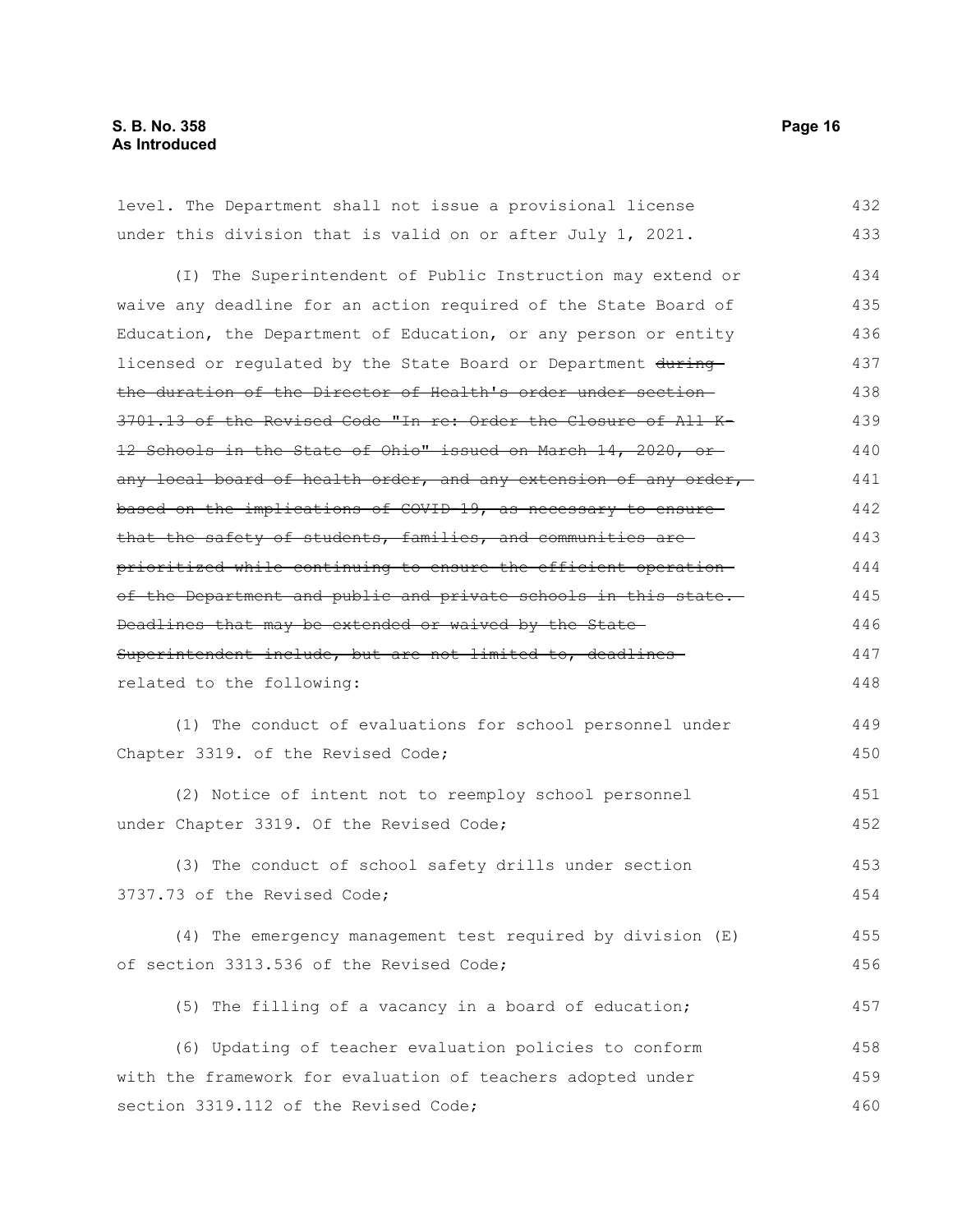Chapter 3324. of the Revised Code. (J) Notwithstanding anything in the Revised Code or Administrative Code to the contrary, the Chancellor of Higher Education, in consultation with the Superintendent of Public Instruction, may waive, extend, suspend, or modify requirements of the College Credit Plus program if the Chancellor, in consultation with the Superintendent, determines the waiver, extension, suspension, or modification is necessary in response to COVID-19. (K) The Superintendent of Public Instruction shall collaborate with providers in the 22+ Adult High School Diploma Program authorized under sections 3314.38, 3317.23, 3317.231, 3317.24, and 3345.86 of the Revised Code and the Adult Diploma Program authorized under section 3313.902 of the Revised Code, and rules adopted thereunder, to ensure that the providers have maximum flexibility to assist students whose progress in the program has been affected by the Director of Health's order to complete the requirements to earn a high school diploma. For this purpose, the State Superintendent may waive or extend deadlines, or otherwise grant providers and students flexibility, for completion of program requirements. (L) No school district shall require the parent of any student who was instructed at home in accordance with section 3321.04 of the Revised Code for the 2019-2020 or 2020-2021 school year to submit to the district superintendent the academic assessment report required under rule 3301-34-04 of the Administrative Code as a condition of the district allowing the student to continue to receive home instruction for the 2020- 462 463 464 465 466 467 468 469 470 471 472 473 474 475 476 477 478 479 480 481 482 483 484 485 486 487 488 489

(7) Identification and screening of gifted students under

2021 or 2021-2022 school year.

461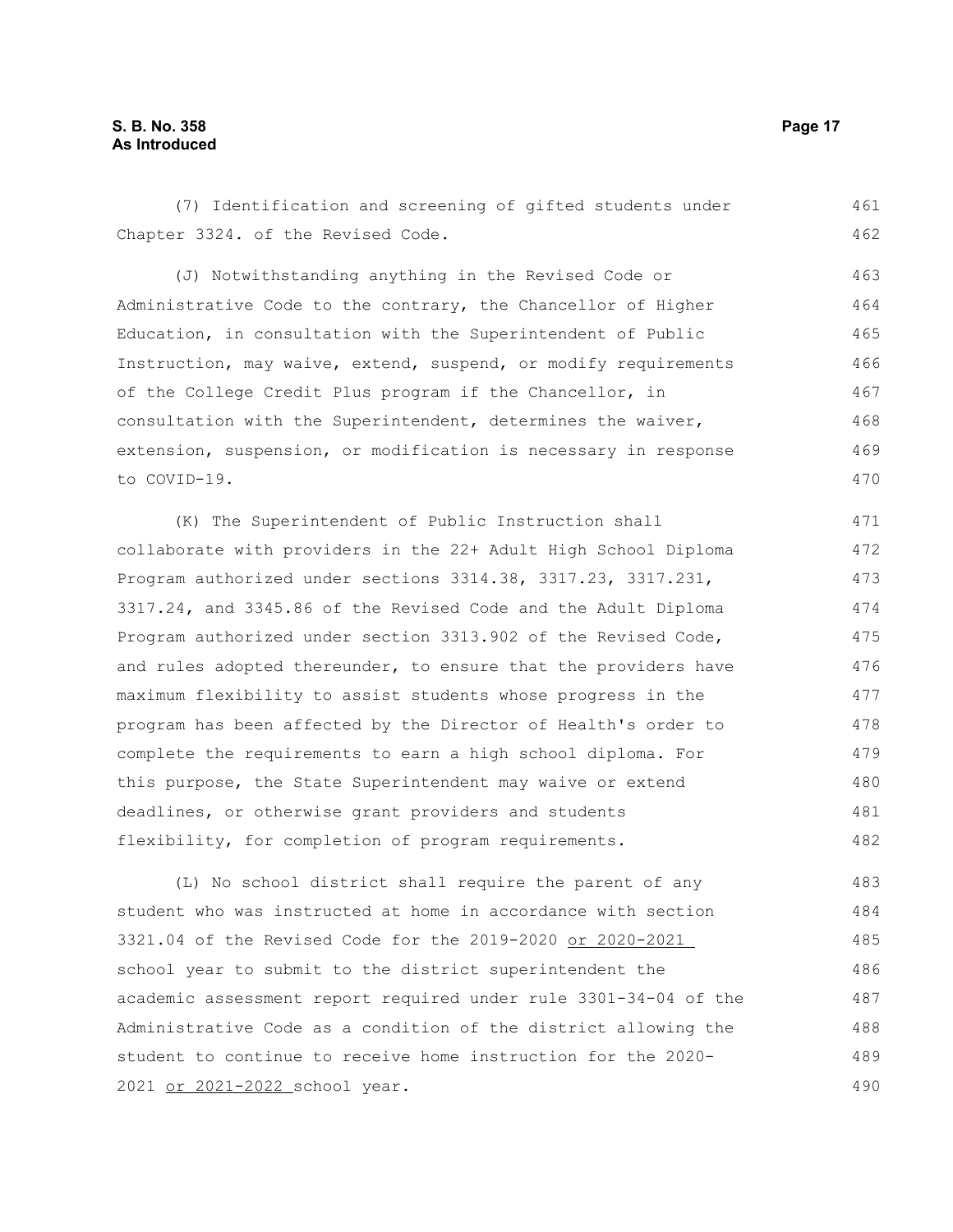## **S. B. No. 358 Page 18 As Introduced**

(M) Notwithstanding anything in the Revised Code to the contrary, the board of education of any school district that, prior to the Director of Health's order under section 3701.13 of the Revised Code "In re: Order the Closure of All K-12 Schools in the State of Ohio" issued on March 14, 2020, or due to any local board of health order to close schools, or any extension of such an order due to the implications of COVID-19, even if the order or extension has been rescinded prior to July 1, 2021, had not completed an evaluation that was required under Chapter 3319. of the Revised Code for the 2019-2020 or 2020-2021 school year for an employee of the district, including a teacher, administrator, or superintendent, may elect not to conduct an evaluation of the employee for that school year, if the district board determines that it would be impossible or impracticable to do so. If a district board elects not to evaluate an employee for the 2019-2020 or 2020-2021 school year, the employee shall be considered not to have had evaluation procedures complied with pursuant to section 3319.111 of the Revised Code for purposes of section 3319.11 of the Revised Code. The district board may collaborate with any bargaining organization representing employees of the district in determining whether to complete evaluations for the 2019-2020 or 2020-2021 school year. Nothing in this section shall preclude a district board from using an evaluation completed prior to the Director of Health's order in employment decisions. **Section 6.** That existing Section 17 of H.B. 197 of the 133rd General Assembly (as amended by H.B. 164 of the 133rd General Assembly) is hereby repealed. **Section 7.** That Section 7 of S.B. 216 of the 132nd General Assembly (as amended by H.B. 164 of the 133rd General Assembly) 491 492 493 494 495 496 497 498 499 500 501 502 503 504 505 506 507 508 509 510 511 512 513 514 515 516 517 518 519 520

be amended to read as follows: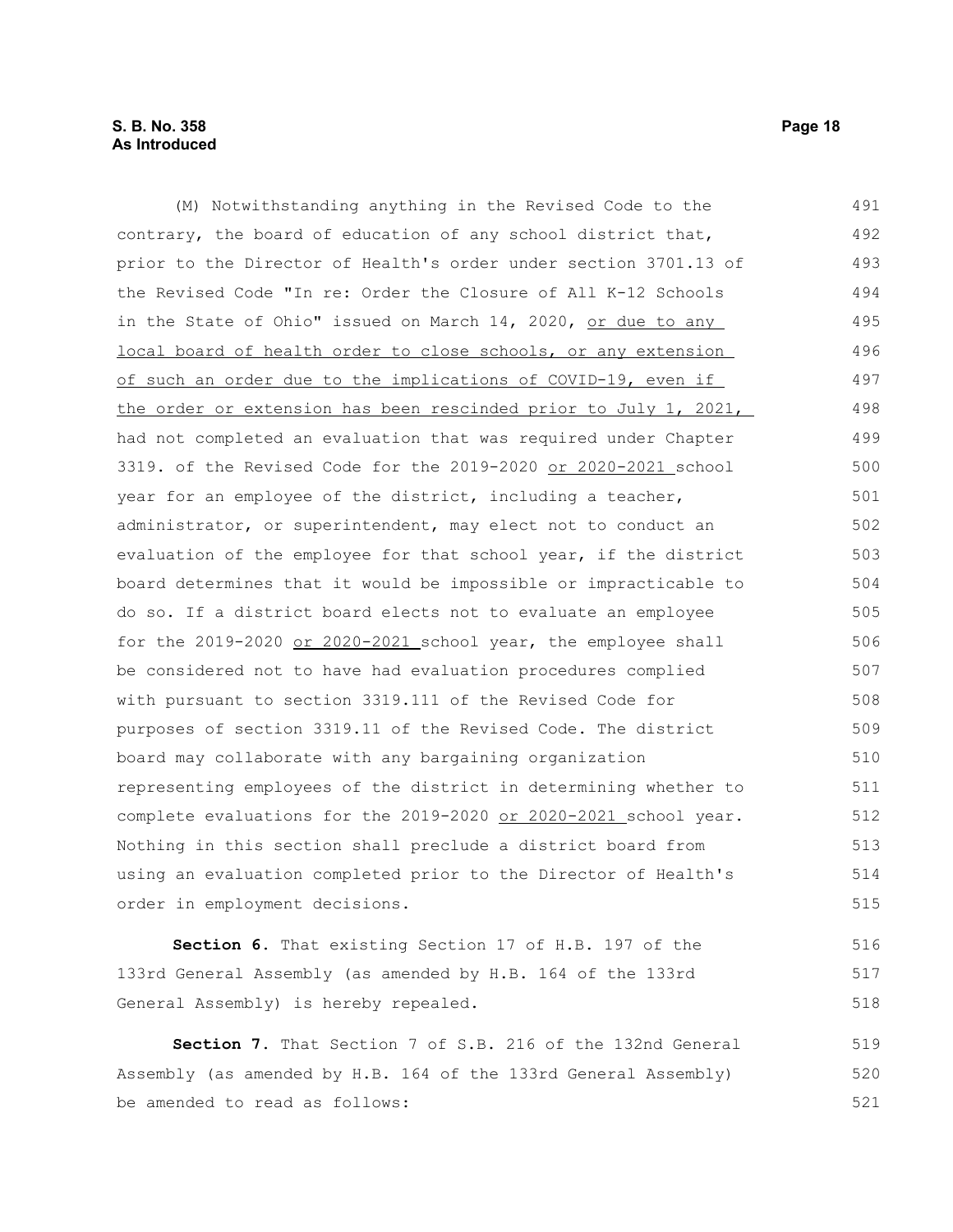**Sec. 7.** Notwithstanding the amendment or repeal of sections 3319.111, 3319.112, and 3319.114 of the Revised Code by S.B. 216 of the 132nd General Assembly, for the 2018-2019-and, 2019-2020, and 2020-2021 school years, the following shall apply: 522 523 524 525 526

(A) Each school district, other than a district participating in the pilot program established under Section 6 of S.B. 216 of the 132nd General Assembly, shall conduct teacher evaluations in accordance with those sections as they existed prior to November 2, 2018, except that if the district board of education, in the 2019-2020 or 2020-2021 school year, chooses to complete an evaluation for a teacher to whom division  $(C)$   $(2)$   $(a)$ or (b) of section 3319.111 of the Revised Code applies without a student growth measure as part of the evaluation, the board may continue to evaluate that teacher every three or two years, respectively. Any teacher who did not have a student academic growth measure as part of the teacher's evaluation for the 2019- 2020 or 2020-2021 school year shall remain at the same point in the teacher's evaluation cycle, and shall retain the same evaluation rating, for the 2020-2021 and 2021-2022 school yearyears as for the 2019-2020 school year. 527 528 529 530 531 532 533 534 535 536 537 538 539 540 541 542

(B) Each state agency that employs teachers shall conduct teacher evaluations in accordance with its teacher evaluation policy developed under former division (E) of section 3319.112 of the Revised Code, as it existed prior to November 2, 2018. 543 544 545 546

(C) Any reference in law to evaluations conducted under section 3319.111 of the Revised Code shall be construed to include evaluations conducted as required by this section. 547 548 549

(D) References to "evaluation procedures" in section 3319.11 of the Revised Code shall be construed to include the 550 551